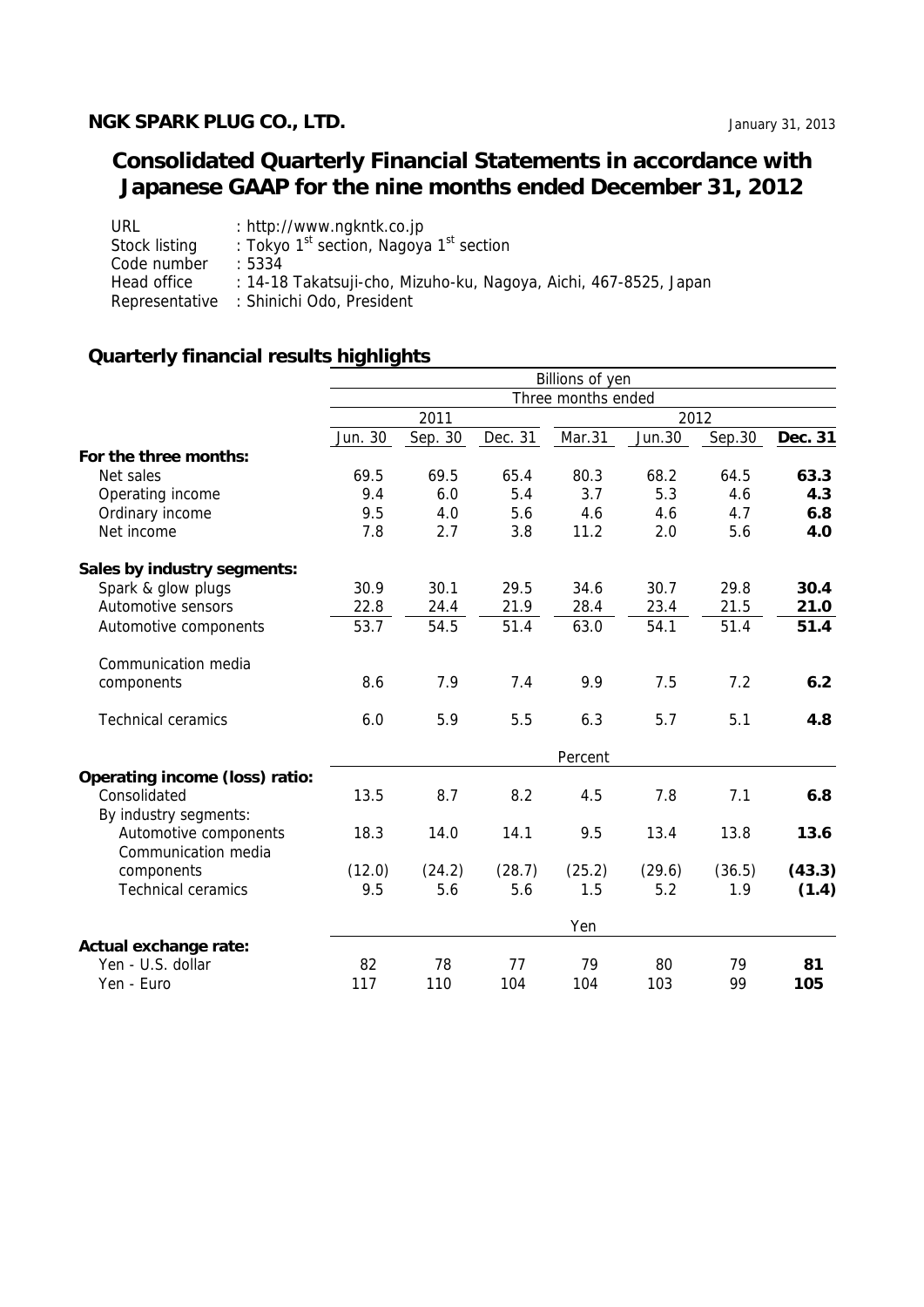### **Consolidated Quarterly Balance Sheets March 31, 2012 and December 31, 2012**

|                                        | Millions of yen |                   |  |
|----------------------------------------|-----------------|-------------------|--|
|                                        | March 31, 2012  | December 31, 2012 |  |
| Assets                                 |                 |                   |  |
| Current assets                         |                 |                   |  |
| Cash and deposits                      | 20,463          | 21,756            |  |
| Notes and accounts receivable-trade    | 50,727          | 50,634            |  |
| Short-term investment securities       | 57,069          | 45,344            |  |
| Inventories                            | 62,061          | 63,228            |  |
| Deferred tax assets                    | 8,626           | 5,611             |  |
| Other                                  | 8,119           | 7,302             |  |
| Allowance for doubtful accounts        | (171)           | (152)             |  |
| Total current assets                   | 206,897         | 193,724           |  |
| Noncurrent assets                      |                 |                   |  |
| Property, plant and equipment          |                 |                   |  |
| Buildings and structures, net          | 41,135          | 39,289            |  |
| Machinery, equipment and vehicles, net | 22,516          | 25,113            |  |
| Land                                   | 15,017          | 14,941            |  |
| Construction in progress               | 2,721           | 6,521             |  |
| Other, net                             | 2,091           | 2,213             |  |
| Total property, plant and equipment    | 83,483          | 88,079            |  |
| Intangible assets                      |                 |                   |  |
| Software                               | 4,184           | 3,652             |  |
| Other                                  | 194             | 193               |  |
| Total intangible assets                | 4,379           | 3,846             |  |
| Investments and other assets           |                 |                   |  |
| Investment securities                  | 42,872          | 42,979            |  |
| Deferred tax assets                    | 843             | 1,440             |  |
| Other                                  | 1,921           | 1,787             |  |
| Allowance for doubtful accounts        | (101)           | (99)              |  |
| Total investments and other assets     | 45,536          | 46,107            |  |
| Total noncurrent assets                | 133,398         | 138,032           |  |
| <b>Total assets</b>                    | 340,295         | 331,757           |  |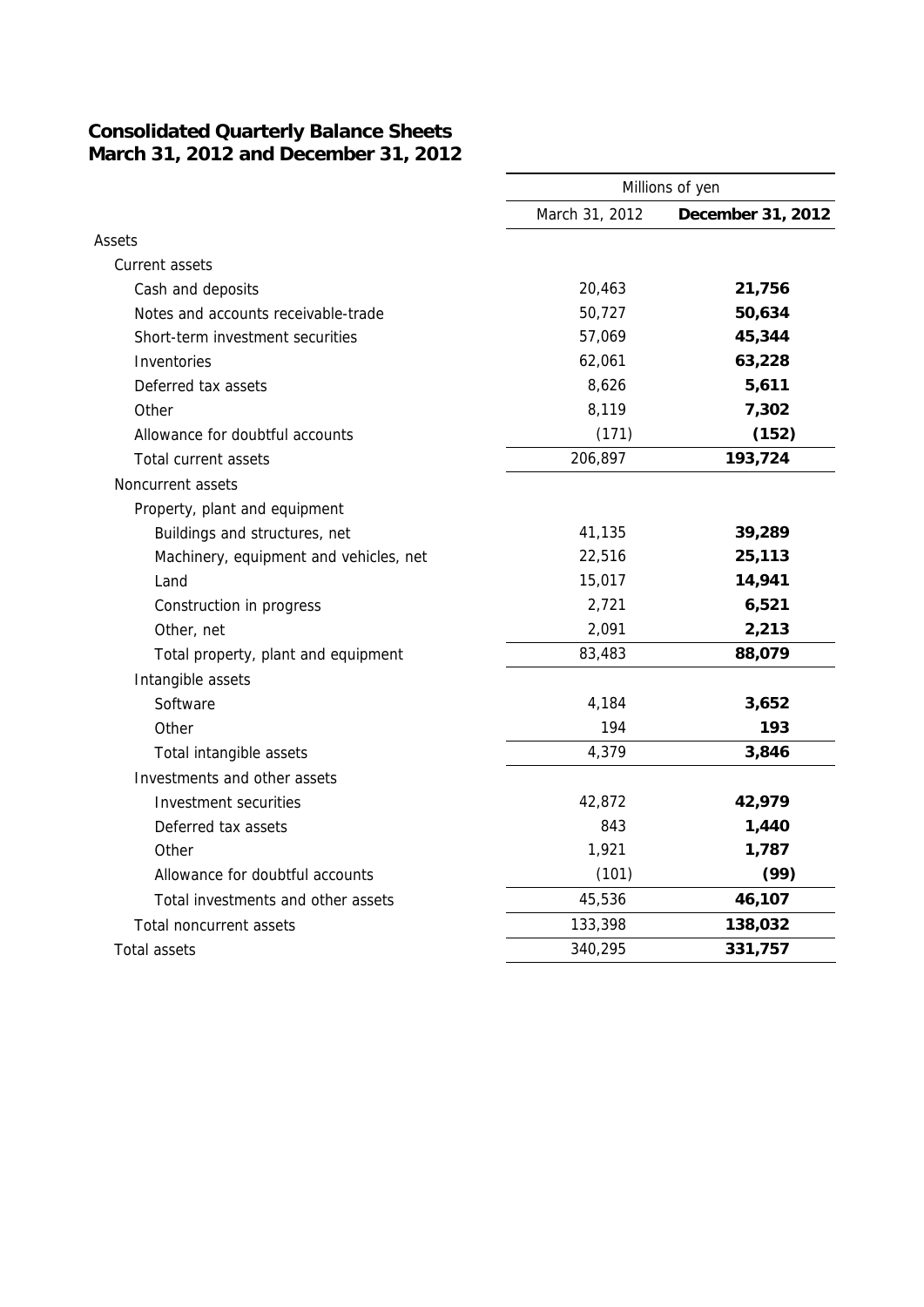|                                                       | Millions of yen |                   |  |
|-------------------------------------------------------|-----------------|-------------------|--|
|                                                       | March 31, 2012  | December 31, 2012 |  |
| Liabilities                                           |                 |                   |  |
| <b>Current liabilities</b>                            |                 |                   |  |
| Accounts payable-trade                                | 23,557          | 17,412            |  |
| Short-term loans payable                              | 1,250           | 1,437             |  |
| Current portion of bonds                              | 10,000          |                   |  |
| Lease obligations                                     | 310             | 305               |  |
| Income taxes payable                                  | 1,238           | 1,633             |  |
| Deferred tax liabilities                              | 76              | 67                |  |
| Other                                                 | 21,784          | 22,245            |  |
| <b>Total current liabilities</b>                      | 58,217          | 43,101            |  |
| Noncurrent liabilities                                |                 |                   |  |
| Bonds payable                                         | 25,000          | 25,000            |  |
| Lease obligations                                     | 838             | 705               |  |
| Provision for retirement benefits                     | 17,728          | 17,619            |  |
| Negative goodwill                                     | 32              | 20                |  |
| Deferred tax liabilities                              | 1,142           | 456               |  |
| Other                                                 | 1,722           | 1,634             |  |
| <b>Total noncurrent liabilities</b>                   | 46,464          | 45,436            |  |
| <b>Total liabilities</b>                              | 104,682         | 88,537            |  |
| Net assets                                            |                 |                   |  |
| Shareholders' equity                                  |                 |                   |  |
| Capital stock                                         | 47,869          | 47,869            |  |
| Capital surplus                                       | 54,824          | 54,824            |  |
| Retained earnings                                     | 151,440         | 158,212           |  |
| Treasury stock                                        | (7, 525)        | (7, 534)          |  |
| Total shareholders' equity                            | 246,609         | 253,372           |  |
| Valuation and translation adjustments                 |                 |                   |  |
| Valuation difference on available-for-sale securities | 11,815          | 12,506            |  |
| Foreign currency translation adjustment               | (24, 366)       | (24, 268)         |  |
| Total valuation and translation adjustments           | (12, 550)       | (11, 762)         |  |
| Minority interests                                    | 1,555           | 1,609             |  |
| Total net assets                                      | 235,613         | 243,219           |  |
| Total liabilities and net assets                      | 340,295         | 331,757           |  |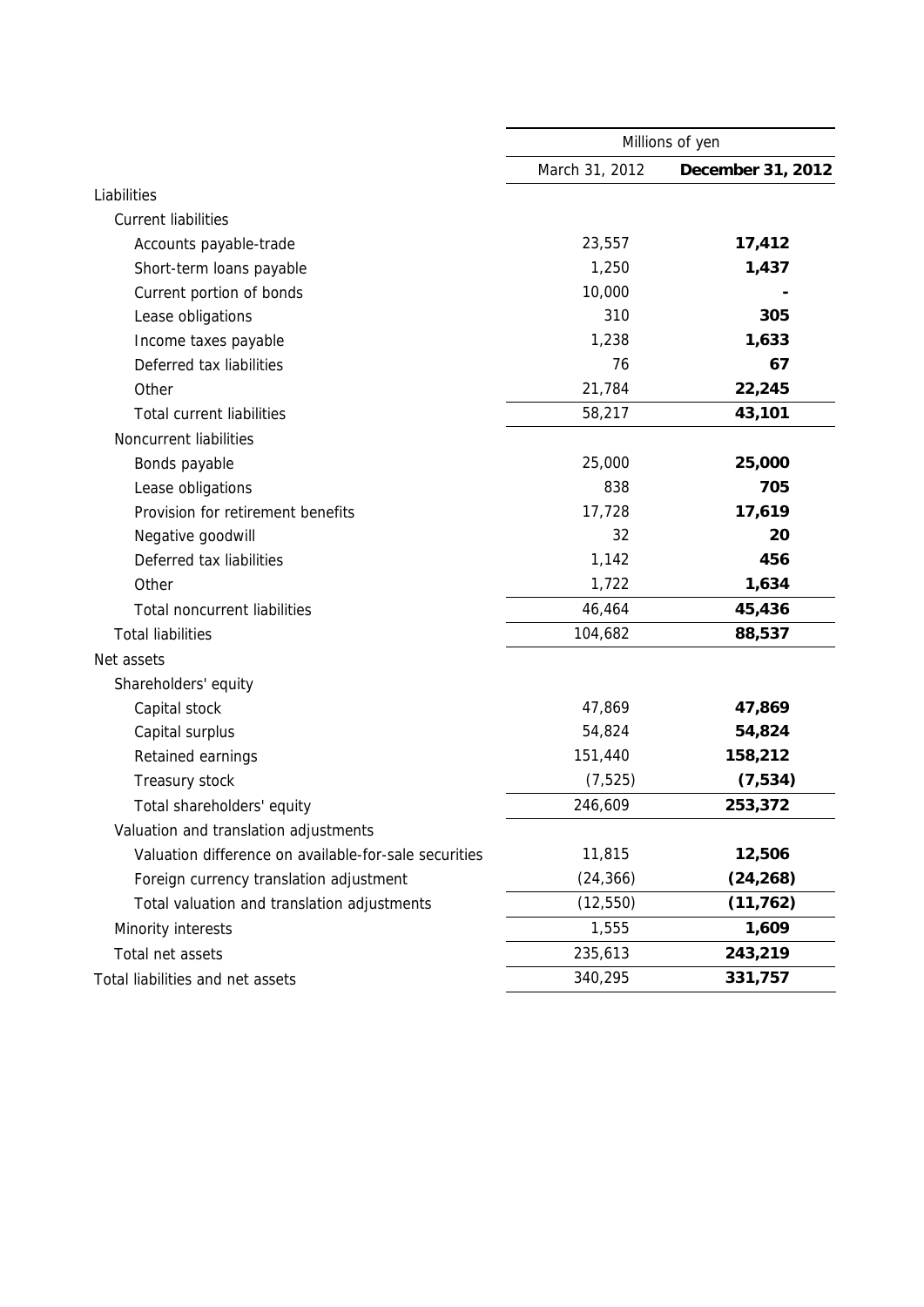### **Consolidated Quarterly Statements of Operations For the nine months ended December 31, 2011 and 2012**

|                                                            | Millions of yen |         |
|------------------------------------------------------------|-----------------|---------|
|                                                            | 2011            | 2012    |
| Net sales                                                  | 204,415         | 196,065 |
| Cost of sales                                              | 149,853         | 148,478 |
| Gross profit                                               | 54,562          | 47,586  |
| Selling, general and administrative expenses               | 33,736          | 33,419  |
| Operating income                                           | 20,825          | 14,167  |
| Non-operating income                                       |                 |         |
| Interest income                                            | 1,097           | 782     |
| Dividends income                                           | 532             | 593     |
| Amortization of negative goodwill                          | 12              | 12      |
| Equity in earnings of affiliates                           | 184             | 332     |
| Foreign exchange gains                                     |                 | 581     |
| Other                                                      | 539             | 802     |
| Total non-operating income                                 | 2,366           | 3,104   |
| Non-operating expenses                                     |                 |         |
| Interest expenses                                          | 467             | 424     |
| Foreign exchange losses                                    | 2,530           |         |
| Depreciation from idle assets                              | 674             | 309     |
| Other                                                      | 356             | 420     |
| Total non-operating expenses                               | 4,028           | 1,154   |
| Ordinary income                                            | 19,163          | 16,117  |
| Extraordinary income                                       |                 |         |
| Gain on sales of property, plant and equipment             | 76              | 595     |
| Total extraordinary income                                 | 76              | 595     |
| <b>Extraordinary loss</b>                                  |                 |         |
| Loss on sales or disposal of property, plant and equipment | 156             | 241     |
| Loss on valuation of investment securities                 | 934             | 69      |
| Total extraordinary losses                                 | 1,090           | 311     |
| Income before income taxes and minority interests          | 18,148          | 16,401  |
| Income taxes-current                                       | 3,411           | 3,527   |
| Income taxes-deferred                                      | 229             | 1,131   |
| Total income taxes                                         | 3,640           | 4,658   |
| Income before minority interests                           | 14,508          | 11,742  |
| Minority interests in income                               | 217             | 181     |
| Net income                                                 | 14,290          | 11,561  |
|                                                            |                 |         |
| Net income per share                                       | Yen             |         |
| - Basic                                                    | 65.65           | 53.11   |
| - Diluted                                                  |                 |         |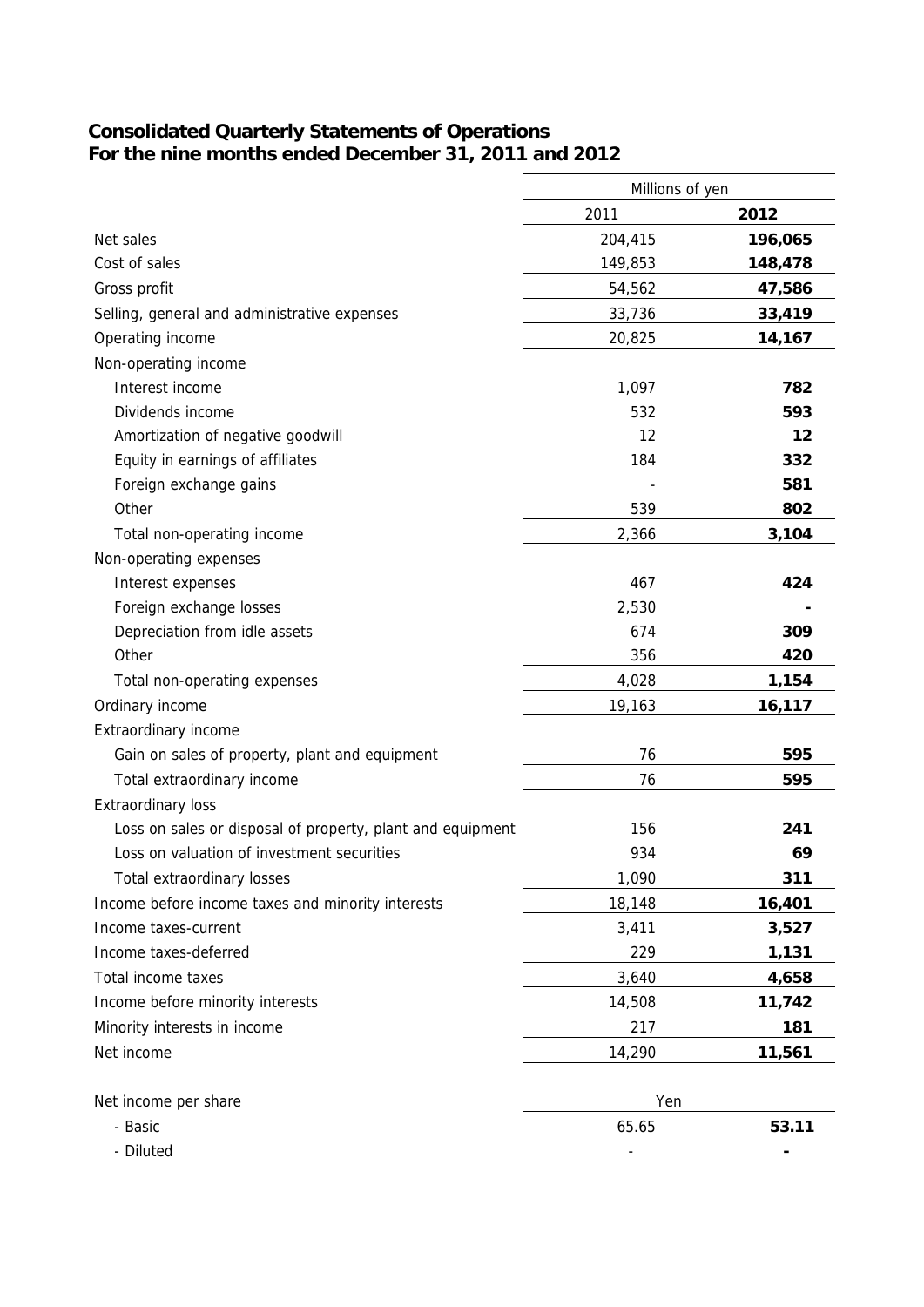#### **Consolidated Statements of Comprehensive Income for the Nine Months Ended December 31, 2011 and 2012**

|                                                                 | Millions of yen |        |  |
|-----------------------------------------------------------------|-----------------|--------|--|
|                                                                 | 2011            | 2012   |  |
| Income before minority interests                                | 14,508          | 11,742 |  |
| Other comprehensive income                                      |                 |        |  |
| Valuation difference on available-for-sale securities           | (2,717)         | 691    |  |
| Foreign currency translation adjustment                         | (5, 144)        | 52     |  |
| Share of other comprehensive income of associates accounted for |                 |        |  |
| using equity method                                             | (231)           | 78     |  |
| Total other comprehensive income                                | (8,092)         | 823    |  |
| Comprehensive income                                            | 6,415           | 12,565 |  |
| Comprehensive income attributable to                            |                 |        |  |
| Comprehensive income attributable to owners of the parent       | 6,380           | 12,349 |  |
| Comprehensive income attributable to minority interests         | 34              | 215    |  |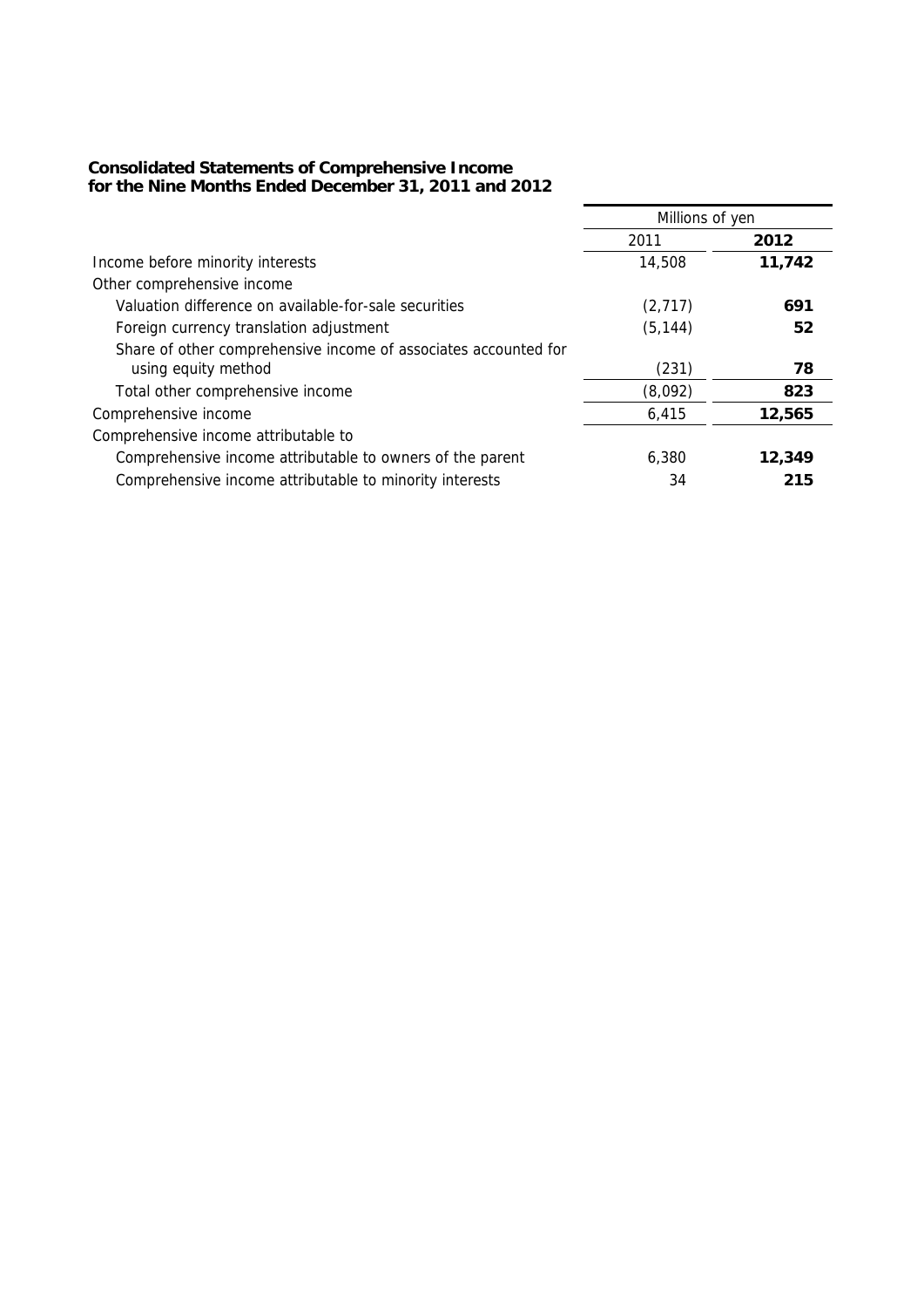### **Consolidated Quarterly Statements of Cash Flows For the nine months ended December 31, 2011 and 2012**

|                                                             | Millions of yen |           |
|-------------------------------------------------------------|-----------------|-----------|
|                                                             | 2011            | 2012      |
| Net cash provided by operating activities                   |                 |           |
| Income before income taxes and minority interests           | 18,148          | 16,401    |
| Depreciation and amortization                               | 11,132          | 9,155     |
| Amortization of goodwill                                    | 14              | (12)      |
| (decrease) increase in provision for retirement benefits    | 410             | (104)     |
| Interest and dividends income                               | (1,629)         | (1, 375)  |
| Interest expenses                                           | 467             | 424       |
| Equity in (earnings) losses of affiliates                   | (184)           | (332)     |
| (Gain) loss on disposal of noncurrent assets                | 80              | (353)     |
| Loss on sales and valuation of investment securities        | 934             | 69        |
| Decrease (increase) in notes and accounts receivable-trade  | (6, 166)        | 625       |
| (Increase) decrease in inventories                          | (75)            | (486)     |
| (Decrease) increase in notes and accounts payable-trade     | (4,600)         | (6, 573)  |
| Other, net                                                  | (2,944)         | (2, 121)  |
| Subtotal                                                    | 15,587          | 15,316    |
| Interest and dividends income received                      | 1,439           | 1,599     |
| Interest expenses paid                                      | (330)           | (358)     |
| Income taxes paid                                           | (3, 169)        | (2,630)   |
| Net cash provided by operating activities                   | 13,526          | 13,927    |
| Net cash used in investment activities                      |                 |           |
| (Increase) decrease in time deposits                        | (771)           | (168)     |
| (Increase) decrease in securities                           | (5,958)         | (1,688)   |
| Purchase of property, plant and equipment                   | (8,999)         | (11, 256) |
| Proceeds from sales of property, plant and equipment        | 195             | 886       |
| Purchase of intangible assets                               | (181)           | (513)     |
| Purchase of investment securities                           | (2,631)         | (3, 116)  |
| Proceeds from sales of investment securities                | 5,570           | 12,101    |
| Other, net                                                  | 13              | (76)      |
| Net cash used in investment activities                      | (12, 764)       | (3,833)   |
| Net cash used in financing activities                       |                 |           |
| Net decrease in short-term loans payable                    | 567             | 174       |
| Redemption of bonds                                         |                 | (10,000)  |
| Purchase of treasury stock                                  | (27)            | (9)       |
| Proceeds from sales of treasury stock                       | 3               | 0         |
| Cash dividends paid                                         | (4, 788)        | (4, 785)  |
| Other, net                                                  | (395)           | (425)     |
| Net cash used in financing activities                       | (4,641)         | (15, 044) |
| Effect of exchange rate change on cash and cash equivalents | (945)           | 441       |
| Net (decrease) increase in cash and cash equivalents        | (4, 823)        | (4,509)   |
| Cash and cash equivalents at beginning of period            | 51,888          | 51,824    |
| Cash and cash equivalents at end of period                  | 47,064          | 47,314    |